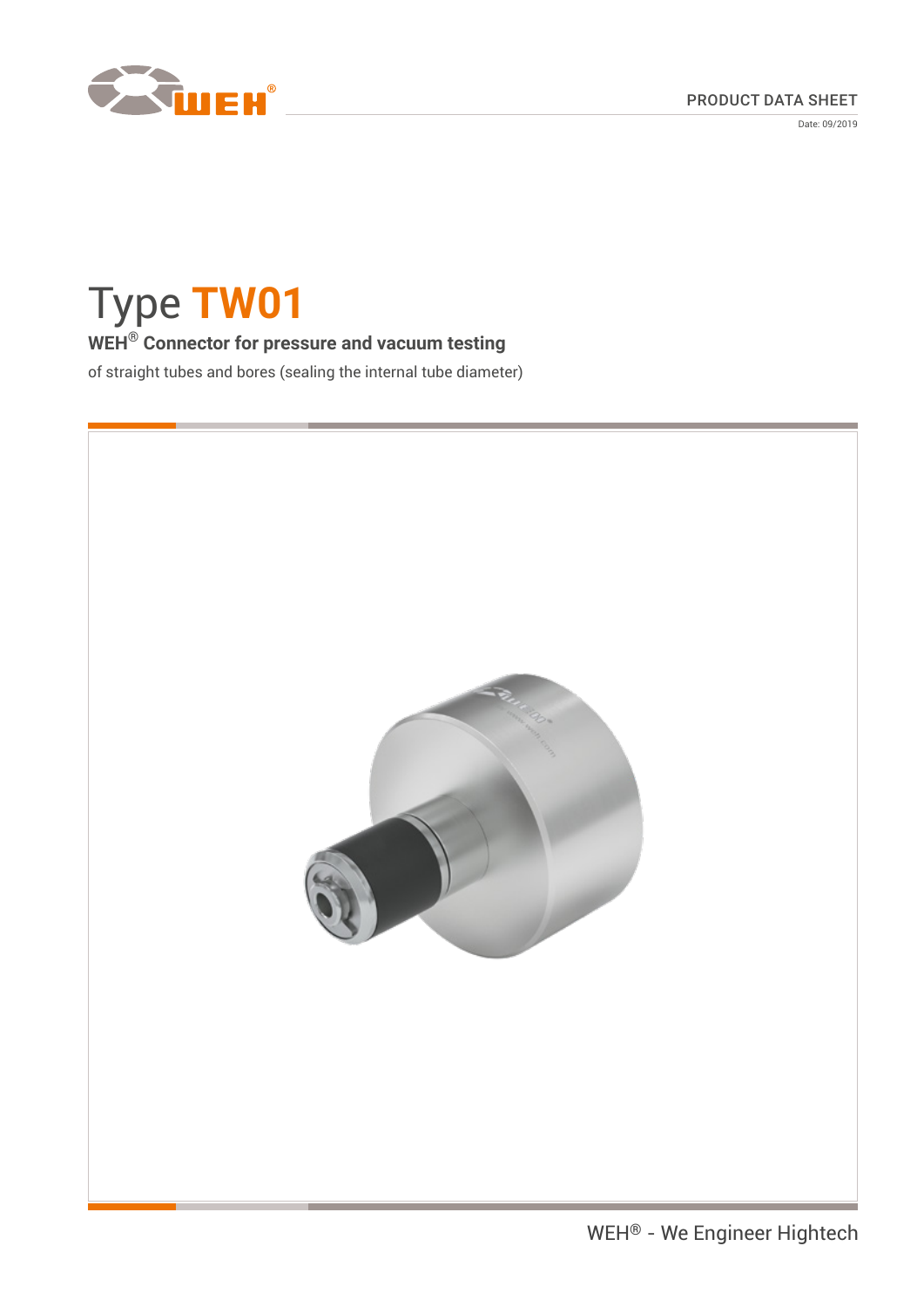**01** | WEH® Quick connector

# **DESCRIPTION**



## Features

- Connection in seconds
- No hand tightening required
- Sealing irregular or rough surfaces
- Stroke limitation
- Simple seal replacement
- Ergonomic design
- High-grade materials

The WEH<sup>®</sup> TW01 Quick connector reliably and quickly seals inside bores, irregular or rough holes and internally threaded components. Fitted with elastomer seals ideal for sealing out of round and rough surfaces and clearing large tolerances on the test piece. The connector only clamps itself firmly over the sealing rubber of the test piece, but does not have any retaining function. Therefore a fixture must be used.

As a standard WEH® TW01 is equipped with a stroke limitation. Because of the pneumatic actuation, the connector is particularly well suited for automation of test procedures.

A number of accessories are available for manual actuation of the pilot pressure, e.g. hand slide valve or pneumatic coupling with control/venting fitting (see accessories).



Special versions, e.g. twin connectors for sealing ports in close proximity to each other are available on request.

#### Application

Quick connector for pressure and vacuum testing of straight tubes and bores (sealing the internal tube diameter). Leak testing: Pressure decay, underwater / helium tests.

Other applications: Filling, pressure and function tests, flushing, etc.

Components: Vessels, plastic vessels, medical components, valves, pumps, filter, pressure vessels, tube connections, etc.

# TECHNICAL DATA

| <b>Characteristics</b>                  | <b>Basic version</b>                                                                                 |
|-----------------------------------------|------------------------------------------------------------------------------------------------------|
| Max. allowable<br>operating pressure PS | Vacuum up to 9 bar                                                                                   |
| Pilot pressure                          | 4 - 12 bar compressed air                                                                            |
| Temperature range                       | $+5$ °C up to $+80$ °C                                                                               |
| Leak rate                               | $1 \times 10^{-3}$ mbar x $1/s$                                                                      |
| Material                                | Housing, piston and spacer: Aluminium                                                                |
| Sealing material                        | Main seal of chloroprene / o-rings of NBR<br>Urethane seals for high-wear applications are optional. |
|                                         |                                                                                                      |

Other designs on request

Example of use:



TW01 with hand slide valve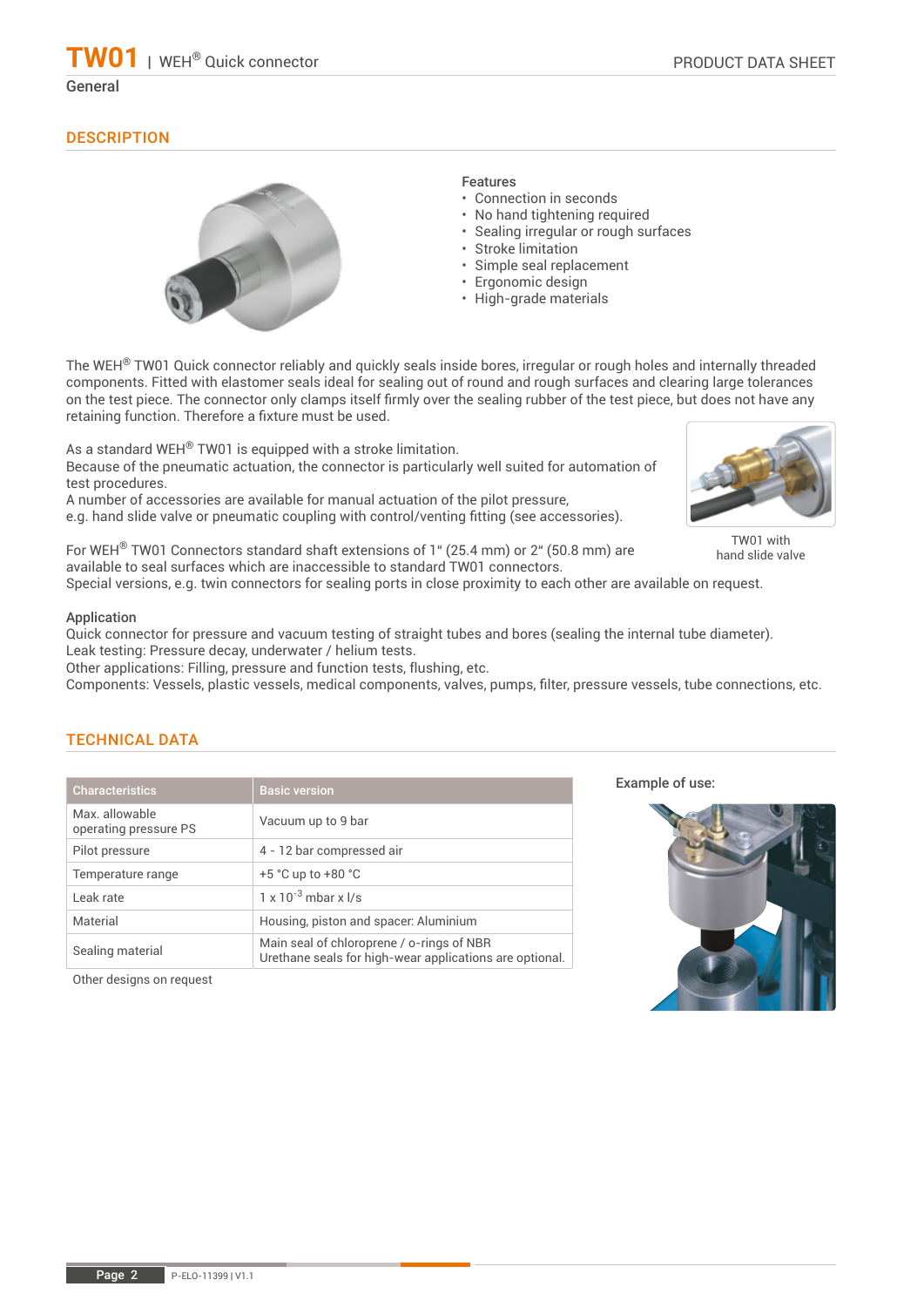# **Ordering**

# ORDERING | WEH® TW01 Quick connector

approx. dimensions (mm)





| Body size      | <b>B1</b><br>(internal thread) | P <sub>1</sub><br>(internal thread) | $\texttt{G}^{\star\star}$ | D1    | D <sub>2</sub> | L1    | L2   |
|----------------|--------------------------------|-------------------------------------|---------------------------|-------|----------------|-------|------|
| 01             | M <sub>5</sub>                 | M <sub>5</sub>                      | M <sub>5</sub>            | 32.0  | 20.5           | 55.5  | 22.0 |
|                | G1/8"                          | G1/8"                               | M <sub>6</sub>            | 40.0  | 26.0           | 70.5  | 28.0 |
| 2              | G1/8"                          | G1/8"                               | M <sub>6</sub>            | 40.0  | 26.0           | 66.5  | 23.5 |
| 3              | G1/8"                          | G1/8"                               | M <sub>6</sub>            | 60.0  | 41.0           | 74.5  | 40.0 |
| 4              | G1/8"                          | G1/8"                               | M <sub>6</sub>            | 60.0  | 41.0           | 71.5  | 37.0 |
| 5              | G1/2"                          | G1/8"                               | M <sub>6</sub>            | 89.0  | 60.0           | 106.5 | 59.5 |
| 6              | G1/2"                          | G1/8"                               | M <sub>6</sub>            | 89.0  | 60.0           | 101.0 | 54.0 |
| $\overline{7}$ | G3/4"                          | G1/8"                               | M <sub>6</sub>            | 107.0 | 76.5           | 94.0  | 57.5 |
| 8              | G3/4"                          | G1/8"                               | M <sub>6</sub>            | 107.0 | 76.5           | 94.0  | 57.5 |

\* on request \*\* thread for fixturing device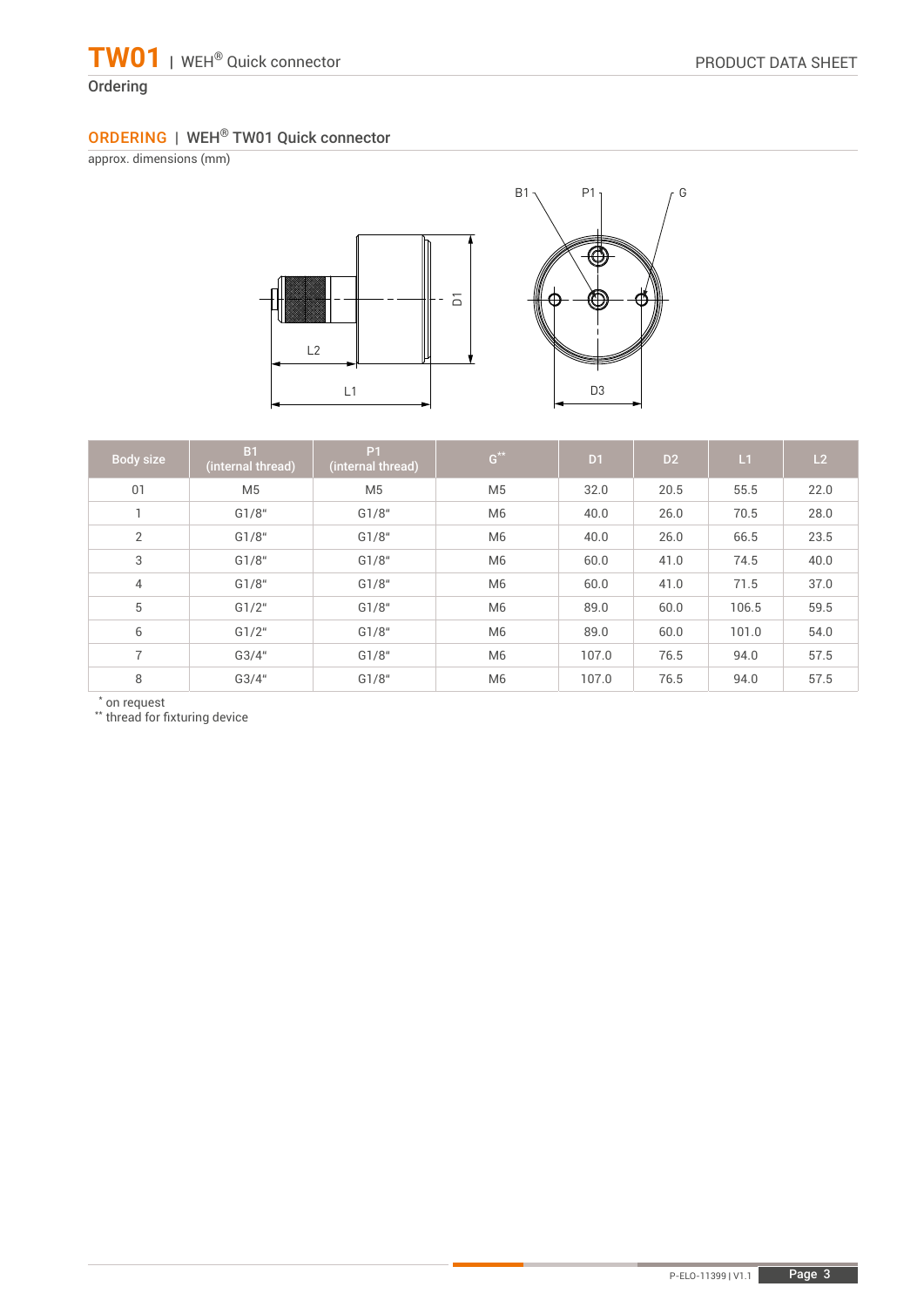# Ordering

Lmin

# Straight tube, internal diameter

| $\prec$ | Part no.<br><b>Connector</b> | Part no.<br>Main seal set | Part no.<br><b>Replacement seals</b> | <b>Body size</b> | Sealing range<br>internal tube Ø<br>A | Lmin <sup>®</sup> |
|---------|------------------------------|---------------------------|--------------------------------------|------------------|---------------------------------------|-------------------|
|         | C1-139903                    | B200B-141363              | B200B-141298                         | 01               | $7.7 - 8.3$                           | 13.5              |
|         | C1-141179                    | B200B-141364              | B200B-141299                         | 01               | $8.4 - 10.0$                          | 13.5              |
|         | C1-141180                    | B200B-141365              | B200B-141300                         | $\mathbf{1}$     | $10.0 - 12.0$                         | 15.0              |
|         | C1-141181                    | B200B-141366              | B200B-141301                         | 1.               | $12.0 - 14.0$                         | 15.0              |
|         | C1-141182                    | B200B-141367              | B200B-141302                         | 1.               | $14.0 - 16.0$                         | 15.0              |
|         | C1-141183                    | B200B-141369              | B200B-141303                         | $\overline{2}$   | $16.0 - 18.0$                         | 15.0              |
|         | C1-141184                    | B200B-141370              | B200B-141304                         | $\overline{2}$   | $18.0 - 20.0$                         | 15.0              |
|         | C1-141185                    | B200B-141371              | B200B-141305                         | $\overline{2}$   | $20.0 - 22.0$                         | 15.0              |
|         | C1-141186                    | B200B-141372              | B200B-141306                         | 3                | $22.0 - 24.0$                         | 28.0              |
|         | C1-141187                    | B200B-141373              | B200B-141307                         | 3                | $24.0 - 26.0$                         | 28.0              |
|         | C1-141188                    | B200B-141374              | B200B-141308                         | 3                | $26.0 - 28.0$                         | 28.0              |
|         | C1-141189                    | B200B-141375              | B200B-141309                         | 4                | $28.0 - 30.0$                         | 28.0              |
|         | C1-141190                    | B200B-141376              | B200B-141310                         | 4                | $30.0 - 32.0$                         | 28.0              |
|         | C1-141191                    | B200B-141377              | B200B-141312                         | $\overline{4}$   | $32.0 - 34.0$                         | 28.0              |
|         | C1-141192                    | B200B-141378              | B200B-141313                         | 5                | $34.0 - 37.0$                         | 41.0              |
|         | C1-141193                    | B200B-141379              | B200B-141314                         | 5                | $37.0 - 40.0$                         | 41.0              |
|         | C1-141194                    | B200B-141380              | B200B-141315                         | 5                | $40.0 - 43.0$                         | 41.0              |
|         | C1-141195                    | B200B-141381              | B200B-141316                         | 6                | $43.0 - 47.0$                         | 41.0              |
|         | C1-141196                    | B200B-141383              | B200B-141317                         | 6                | $47.0 - 51.0$                         | 41.0              |
|         | C1-141197                    | B200B-141386              | B200B-141318                         | 6                | $51.0 - 55.0$                         | 41.0              |
|         | C1-141198                    | B200B-141387              | B200B-141319                         | $\overline{7}$   | $55.0 - 58.5$                         | 41.5              |
|         | C1-141199                    | B200B-141391              | B200B-141321                         | $\overline{7}$   | $58.5 - 62.1$                         | 41.5              |
|         | C1-141200                    | B200B-141392              | B200B-141322                         | $\overline{7}$   | $62.1 - 65.6$                         | 41.5              |
|         | C1-141201                    | B200B-141393              | B200B-141323                         | 8                | $65.6 - 69.2$                         | 41.5              |
|         | C1-141202                    | B200B-141394              | B200B-141324                         | 8                | $69.2 - 72.7$                         | 41.5              |
|         | C1-141203                    | B200B-141395              | B200B-141325                         | 8                | $72.7 - 76.0$                         | 41.5              |

\* Lmin: minimum insertion length of test piece Other connector sizes on request

Other connector versions on request.

Required information for ordering see page 7, catalogue no. 35.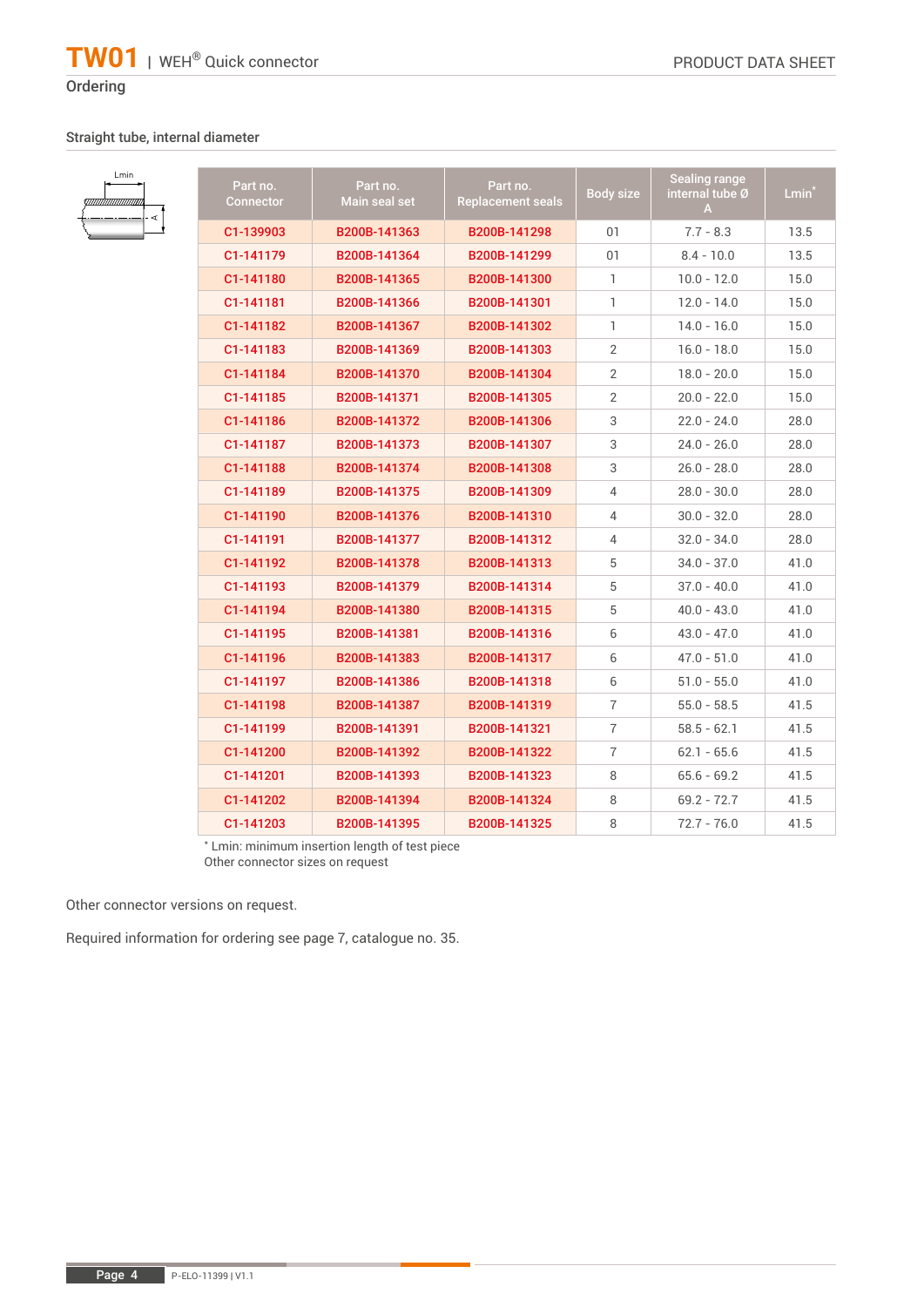# ORDERING | WEH® TW01 Quick connector with shaft extension

approx. dimensions (mm) L1 A $\overline{\mathbf{B}}$ 



| Part no.   | <b>Description</b>     |            | B1         | L    |
|------------|------------------------|------------|------------|------|
| On request | TW01 with 1" extension | On request | On request | 25.4 |
| On request | TW01 with 2" extension | On request | On request | 50.8 |

Shaft extensions in other lenghts on request

# **ACCESSORIES**

The following accessories are available for the WEH® TW01:

#### Screw plug for plug version

If the WEH<sup>®</sup> Connector is to be used as a plug, the media inlet 'B1' will be sealed with a screw plug of brass (PVC sealing ring) for low pressure range. It is recommended that the media compatibility of the seal be tested by the customer!

| Part no. | <b>Description</b>        | <b>Connection</b><br>(external thread) | Pressure range |
|----------|---------------------------|----------------------------------------|----------------|
| E69-9200 | Screw plug (low pressure) | G1/8"                                  | $0 - 50$ bar   |
| E69-9230 | Screw plug (low pressure) | G1/2"                                  | 0 - 50 bar     |
| W9338    | Screw plug (low pressure) | G3/4"                                  | $0 - 50$ bar   |

### Angle piece 90°

A 90° angle piece is available for applications requiring a 90° inlet for the pilot pressure. Connection 'P2' of the angle piece is connected to the pilot pressure port 'P1' of the connector and connection 'P1' of the angle piece is connected to the pilot pressure hose, hand slide valve or control/venting fitting.

| P1<br>- | Part no.                                                   | <b>Description</b> |         | P2      |  |
|---------|------------------------------------------------------------|--------------------|---------|---------|--|
|         | E69-9500                                                   | Angle piece 90°    | RP1/8"* | R1/8"** |  |
| $P2 -$  | cylindrical Whitworth tube thread acc. to DIN EN ISO 228-1 |                    |         |         |  |

cylindrical Whitworth tube thread acc. to DIN EN ISO

\*\* conical Whitworth tube thread acc. to DIN EN 10226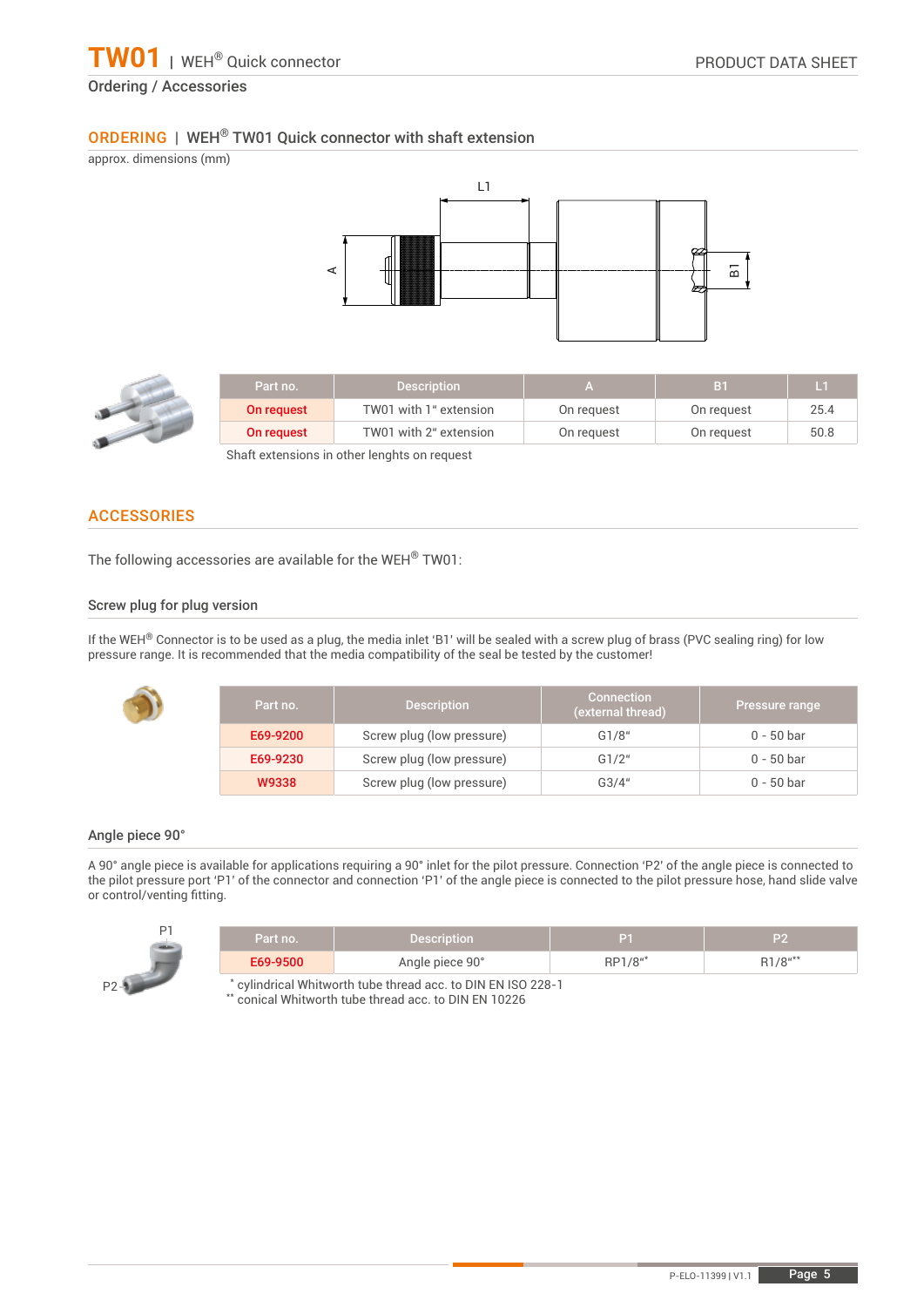#### Accessories

#### *Accessories for manual actuation of the pilot pressure:*

#### Pneumatic coupling and control/venting fitting

We offer a pneumatic coupling with control/venting fitting for manual actuation of the pilot pressure. Both are equipped with an integrated check valve. Connection 'P2' of the fitting is connected to the pilot pressure port 'P1' of the connector and connection 'P1' of the pneumatic coupling is connected to the pilot pressure hose. The pneumatic coupling is placed and held onto the control/venting fitting for manual actuation of the pilot pressure thus generating a short pressure impulse onto the fitting for actuation of the TW01 connector. Once actuated, the pneumatic coupling can be disconnected. The integrated check valve of the control/venting fitting ensures that the TW01 connector remains properly connected to the test piece and prevents any escape of the pilot medium. To disconnect the TW01 connector, actuate the check valve of the fitting manually, thus venting the pilot pressure applied.



Control/venting fitting Pneumatic coupling



|  | Part no. | <b>Description</b>      | (internal thread) | \P2\<br>(external thread) |
|--|----------|-------------------------|-------------------|---------------------------|
|  | W136484  | Control/venting fitting |                   | G1/8"                     |
|  | W9326    | Pneumatic coupling      | G1/8"             |                           |

#### Hand slide valve and thread extension

Alternatively we also offer a hand slide valve for manual actuation of the pilot pressure. Connection 'P2' of the hand slide valve is connected to the pilot pressure port 'P1' of the connector and connection 'P1' of the hand slide valve is connected to the pilot pressure hose. The pilot pressure is applied or vented by actuating the sliding sleeve.

For small sizes and applications with restricted access where the hand slide valve cannot be connected directly to the pilot pressure port 'P1' of the connector, we also offer a thread extension.



| Part no. | <b>Description</b> | P1<br>(internal thread) | P2<br>(external thread) |
|----------|--------------------|-------------------------|-------------------------|
| C1-48091 | Hand slide valve   | G1/8"                   | G1/8"                   |

E69-96824 Thread extension G1/8" G1/8"

Seal sets

 $\mathcal{Q} = \mathcal{Q}$ 



Main seal sets contain the elastomer main seal(s), two back-up washers and a retaining ring for one seal replacement.



Replacement seal sets contain five complete main seals with retaining rings.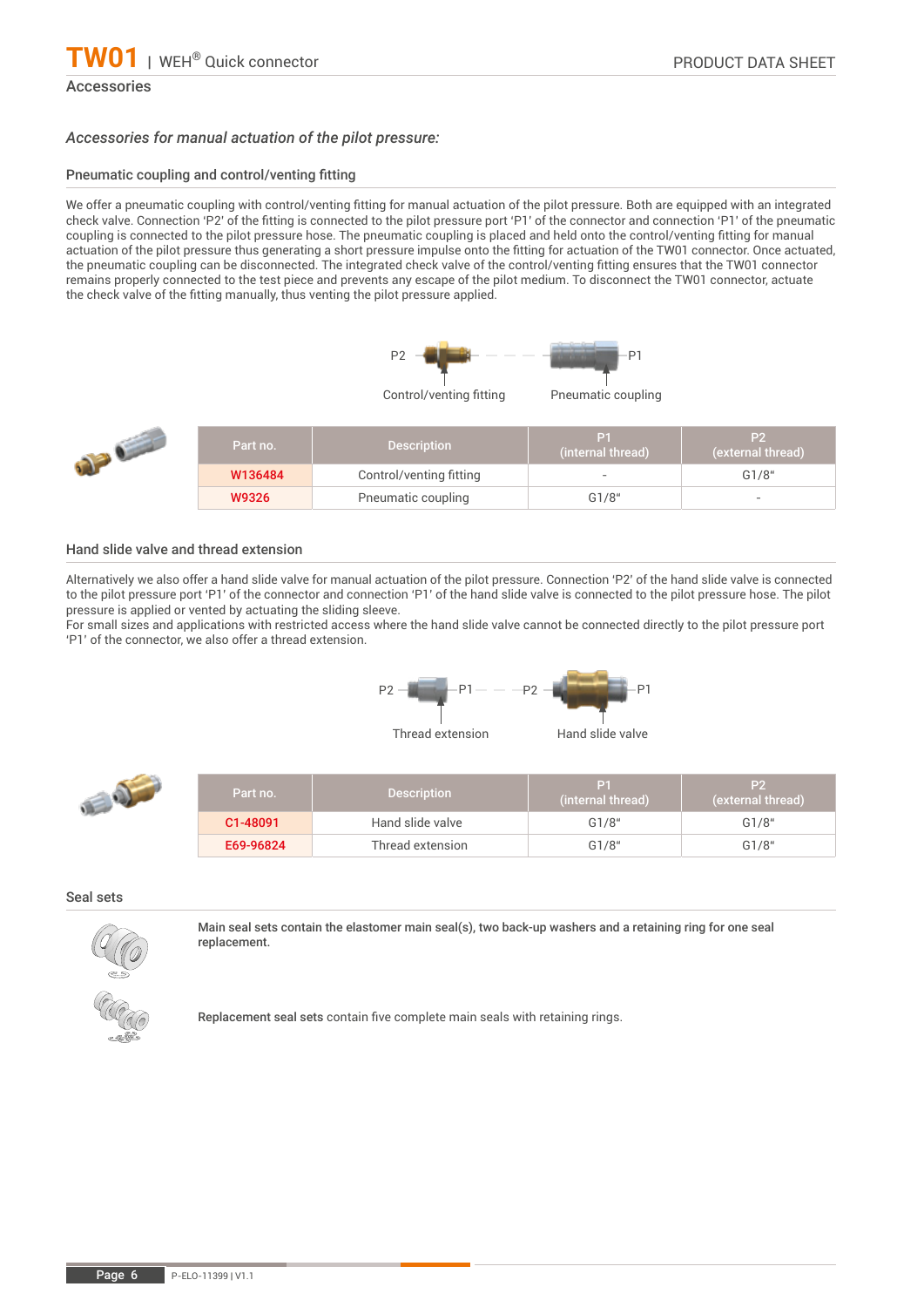Special solutions

# SPECIAL SOLUTIONS

Example:



TW01 with spacer for straight tubes